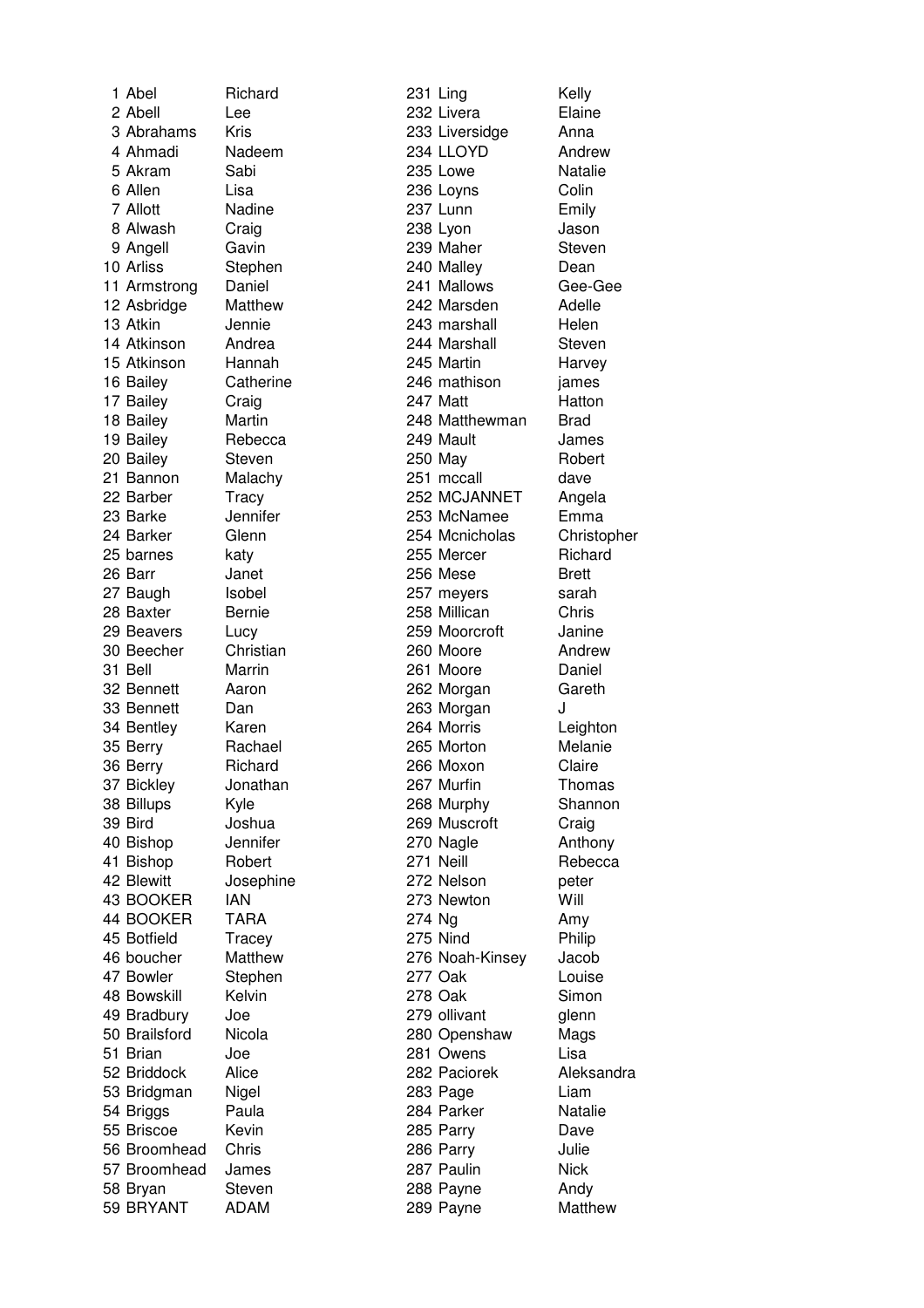60 Burch Karen 290 Perry Richard 61 Burdis Sara 291 Peter Wilson 62 burgin chris 292 Plant Andrew 63 Burke Stacey 293 Pratt James 64 Burton Sarah 294 Prescott-White Karen 65 Butcher Jason 295 Pritchard Georgia 66 Butterworth Philip Roy 296 Proctor Hannah 67 Campbell Joanne 297 Pryce Darren 68 carford philip 298 Rafiq Saleem 69 Carford Sam 299 Raisborough Mark 70 carl richard 300 Raisborough Mia 71 Carr Matthew 301 Ramsden Alan 72 Carr Thomas 302 Rawnsley Mark 73 Carrack Stuart 303 Rawnsley Tracy 74 Cartledge Abbie 304 Read Karen 75 Casey Lyndsay 305 Reardon Louise 76 Casson Paul 306 Reeder Hannah 77 Casterton Jackie 307 Reid Stephen 78 Catley Dean 308 Renwick Emma 79 Caudwell Sam 309 Reynolds Peter 80 Cawthorne Kenneth 310 Richardson Jake 81 Chadwick Helen 311 Riley Micki 82 chadwick Shaun 312 Riley Nicki 83 CHARLES KEITH 313 Riley Steve 84 CHARLES STEPHEN 314 Risley Diane 85 CHARLES THOMAS 315 Roberts Neill 86 Chester Michael 316 Robertson James 87 clark ianet ianet 317 Robinson Clare 88 Clarke Sarah 318 Robinson Peter 89 Cleary Jake 319 Robinson Philip 90 Coates Ian 220 Robinson Phin 91 Collins Christie 321 Robinson Sharon 92 Colton Thomas 322 Robshaw Thomas 93 Commons David 323 Robson Darren 94 Comrie John 324 Robson Rebecca 95 Constable Oli 325 Roddis Darren 96 Constable Paul 326 Rookes Ian 97 Cooper Ashley 327 Rookes Jackie 98 Cooper Shelley 328 Rose Darren 99 Corr Madelaine 329 Rose Neil 100 Cotter Stephen 330 Routley Rachel 101 Cotton Ian 101 Cotton Ian 101 Lessica 102 Coughlan Gary 332 Rowan Joanne 103 Coulson Gareth 333 Ryan John 104 Cowley Phil 334 Ryder Michelle 105 Cowley Tony 335 Mechen Claire 106 Critchlow Michael 336 Saidi Yekta 107 Crownshaw Stephen 337 Sanderson Chris 108 Dargie Meloney 338 Lawrence Christopher 109 Davis Ashley 339 Scaife Mark 110 Dawson Bryony 340 Schofield Joanne 111 Denovan Gareth 341 schofield richard 112 Dickel Matthew 342 Scholes Katie 113 Dickinson Helen 343 Scott Jill 114 Dickinson James 344 Scott Mark 115 Dinnigan Katy 345 Scott Richard 116 Dixon Sian 346 Sedawick Dave 117 Dowell Keith 347 Senior Adam 118 Dyson Emma 348 Senior Peter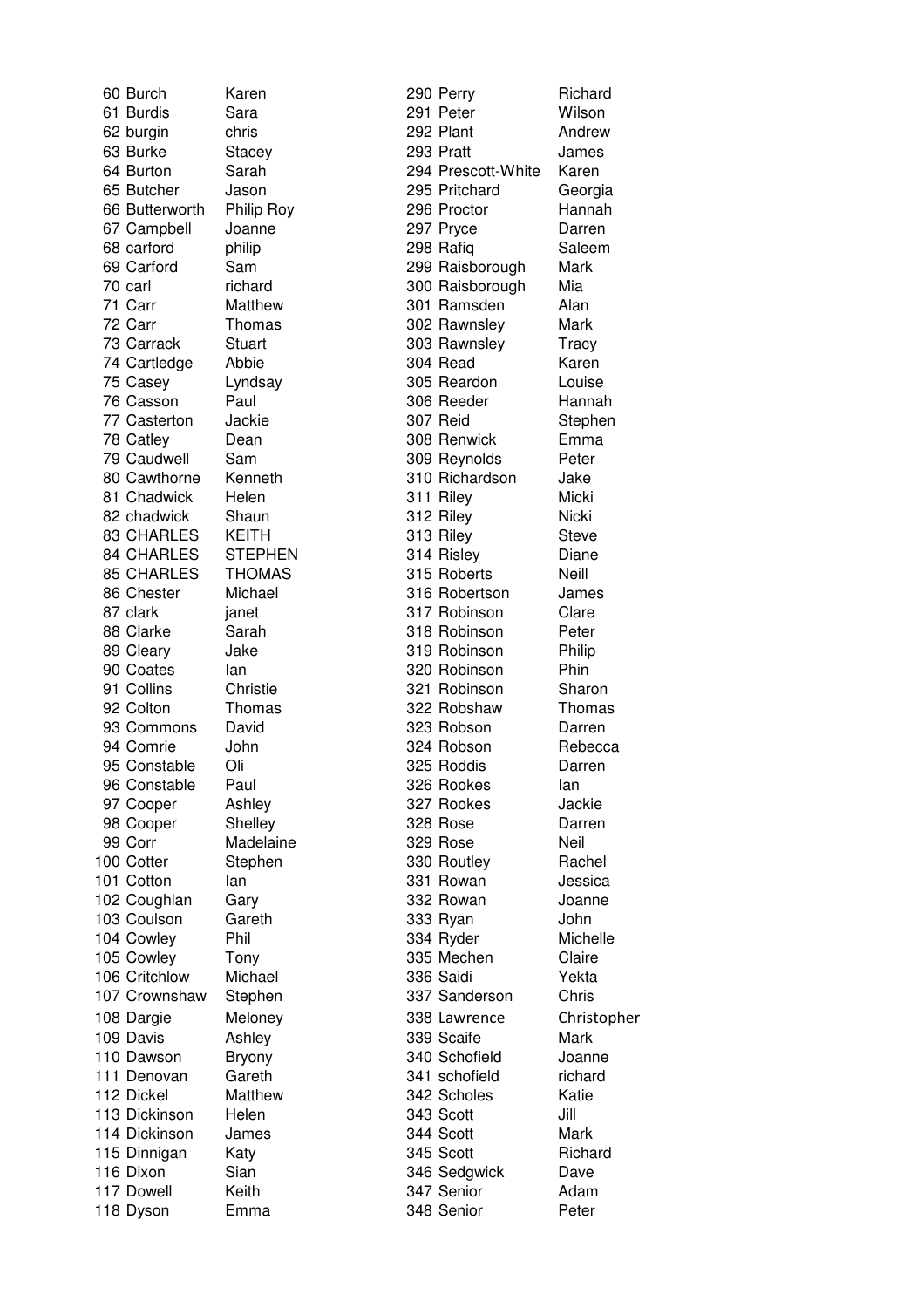120 Eddison Michelle 350 Shaw Neil 121 Dzivite Elina 351 Shikabonga Samson 122 Elliott Danny 352 Simpson Bryn 123 Elliott Jamie 353 Simpson Kevan 124 Elliott Megan 354 Singleton Shaun 125 Ellis Andy 355 Siu Adam 126 Etches Andrew 356 Skipper Charlie 127 Evans Nicola 357 Smith Ann 128 Felvus Lee **358 Smith** Arthur 129 Fenton Jonnie 359 Smith Daniel 130 Ferris Kerry 1360 Smith Daniel 131 Finlay Robert 361 Smith Eleanor 132 Finney Richard 362 Smith Elizabeth 133 Fletcher-Pool Hannah May 363 Smith Nicola 134 Gent Paul 264 Smith Paul 135 Gilbert Jamie 365 Snell Rachael 136 Gillott Lucille 366 Sobhani Sarfaraz 137 goddard jack 367 Spittlehouse Jessica 138 Goddard Sally 368 Staves Jill 139 godfrey claire 369 Steainstreet Emily 140 Goggs Christopher 370 Stenton Neil 141 Goodall Ian 271 Stenton Nicola 142 Goodall Jodie 372 Stephenson Gareth 143 Goodwin Nicki 373 Lilley Steve 144 Goulty Karen 144 Stocks David 145 Goulty Melissa 375 Stocks Rebecca 146 Grant Patrick 376 Stuart Jimmie 147 Gray Michael 377 Stuart John 148 Grayson John 378 tammewar sachin 149 Greaves Michelle 379 Taylor Amanda 150 Green Adam 380 Taylor Louise 151 Green Chris 381 Taylor Martin 152 green Shell 382 Taylor Max 153 Grice Samantha 383 Taylor Nigel 154 Grice Stephen 384 Taylor Robert 155 Haigh Phil 385 Taylor Tracy 156 Hakeem Tawqeer 386 Teasdale Glyn 157 Hall **Jamie 387 Telling** Blaine 158 Hall William 388 Thickett Mark 159 Hammond Mark 389 Thomas Richard 160 Hanley Ann 390 Thompson Ashley 161 Happs Patrick 391 Thompson Brian 162 Harris Simon 392 Thompson Julie 163 Harrison Stephen 393 Thorp Andy 164 Hayden Gareth 394 Timby Matt 165 Haynes Jonathan 395 Tolley David 166 Hazlehurst Matthew 396 Tomlinson Monika 167 Hedison Andrew 397 Tompkin Jason 168 Heeley Alex 398 Tongue Isabelle 169 Hempstock Gill 399 Torrington Mike 170 Higgins Daniel **400 Towers** Kay 171 Hill Steve 401 Townsend Luke 172 Hoden Brendan 172 Hoden Brendan 173 Hodgson Kelly 173 Hodgson Kelly 173 Holly 174 Holden Paul 174 Holden Paul 174 Holden Australianus Australianus Australianus A 175 Holehouse Rob 175 405 turner paul 176 holmes jeanette 406 Turner Tracey

119 Eagers Mary 349 Shadwick Ainsley